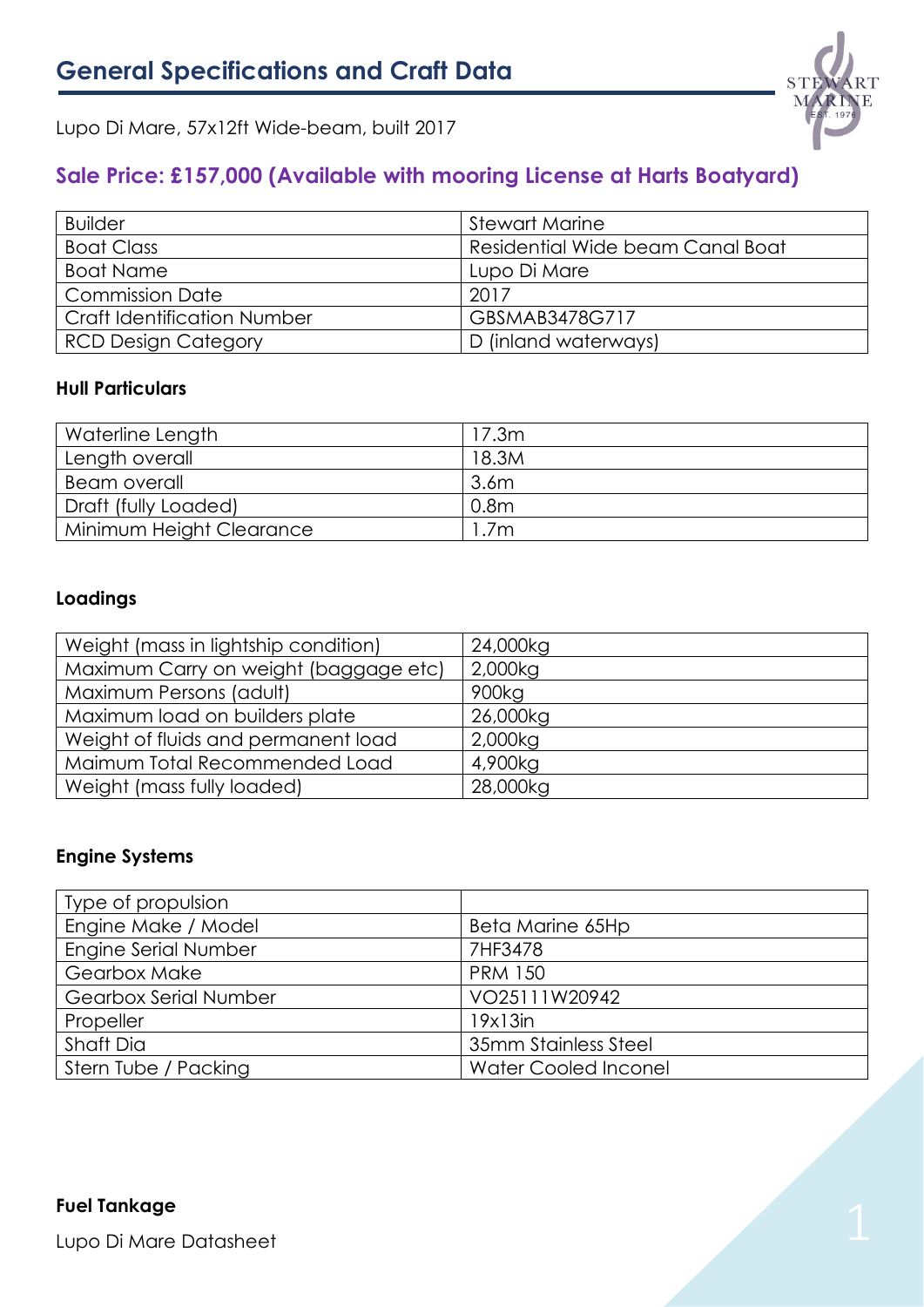

| <b>Fuel Tank Capacity</b> | 220L                |
|---------------------------|---------------------|
| Type of Fuel              | <b>Diesel</b>       |
|                           |                     |
| Fuel filling point        | Aft Deck            |
| Fuel Drain point          | Engine compartment  |
| <b>Tank Material</b>      | Integral Steel Tank |

# **Water Tankage**

| Water Tank Capacity | 900L              |
|---------------------|-------------------|
| Water filling point | <b>Front Deck</b> |
| Water Drain Point   | N/A               |

## **Black Water Tankage**

| Black Water Tank Capacity   | 345L                  |
|-----------------------------|-----------------------|
| Tank Material               | Plastic, Leesan tank  |
| Holding tank Pump out point | Roof, Starboard side. |

# **LPG Cylinders**

| LPG Lockers Location             | – Af† ⊡<br>Deck        |
|----------------------------------|------------------------|
| Main LPG Shut off valve location | Aft Deck in Gas locker |

#### **Ventilation**

| Fixed Ventilation High (Position and size) | Roof, 5x Mushroom Vents |
|--------------------------------------------|-------------------------|
| Fixed Ventilation Low (Position and size)  | Front and Rear Doors    |

## **Water Systems**

| Water pump      | Johnson Aquajet Flowmaster 5 12V        |
|-----------------|-----------------------------------------|
| Shower pump     | Viking Power 16                         |
| Bilge Pump      | 98Lpm in Engine compartment             |
| Calorifier      | Sigmar Marine Twin Coil Inox 60ltr 800w |
| Central heating | Webasto Thermotop C 5KW                 |
| W.C.            | Sanimarin C48                           |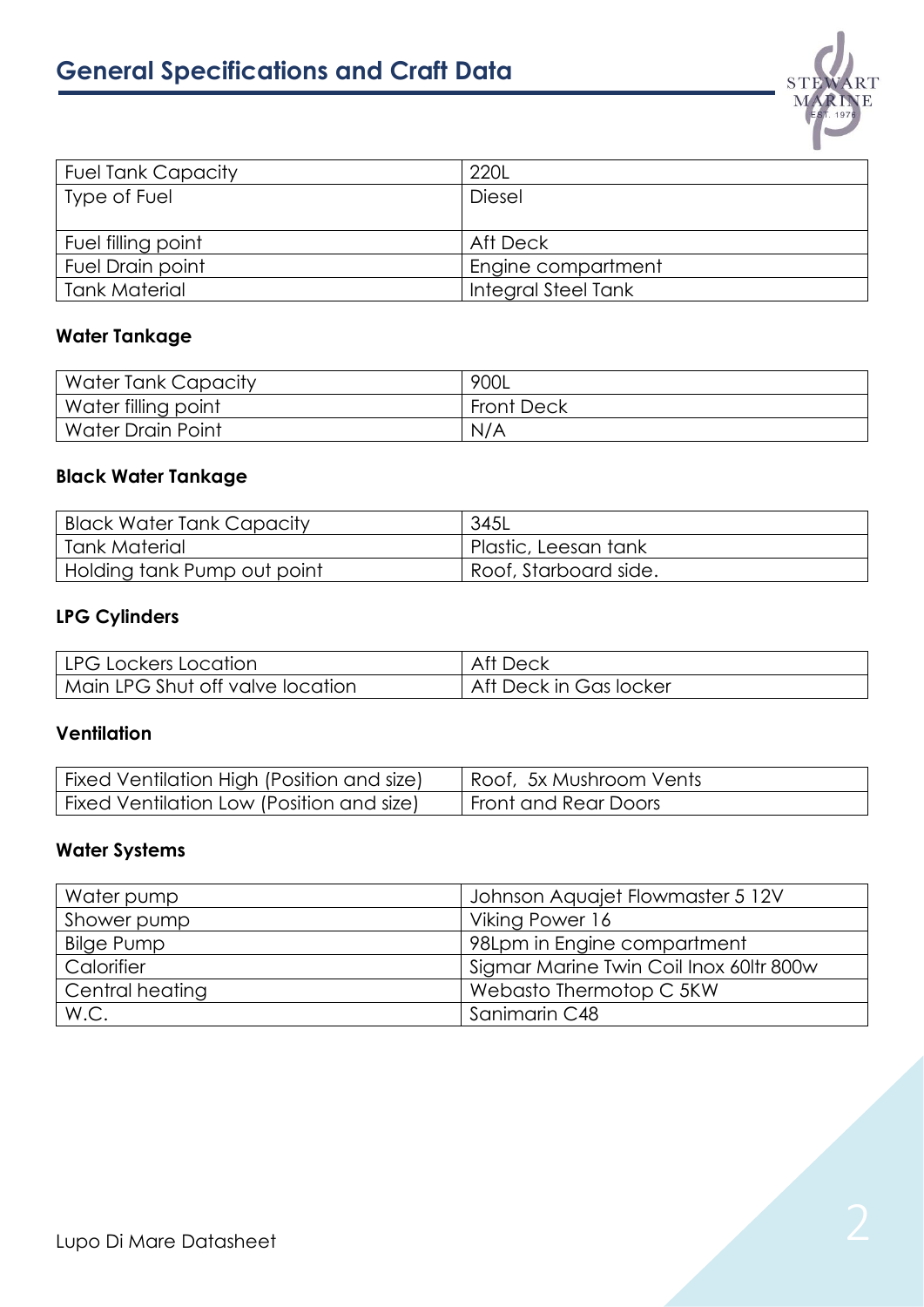# **General Specifications and Craft Data**





#### **Steelwork**

| <b>Base Plating</b>  | 10 <sub>mm</sub>               |
|----------------------|--------------------------------|
| Hull Side Plating    | 6 <sub>mm</sub>                |
| <b>Cabin Plating</b> | 4 <sub>mm</sub>                |
| <b>Roof Plating</b>  | 4 <sub>mm</sub>                |
| Anodes               | Mag Guard, or equivalent 1.5kg |
|                      | Magnesium Alloy x 4            |

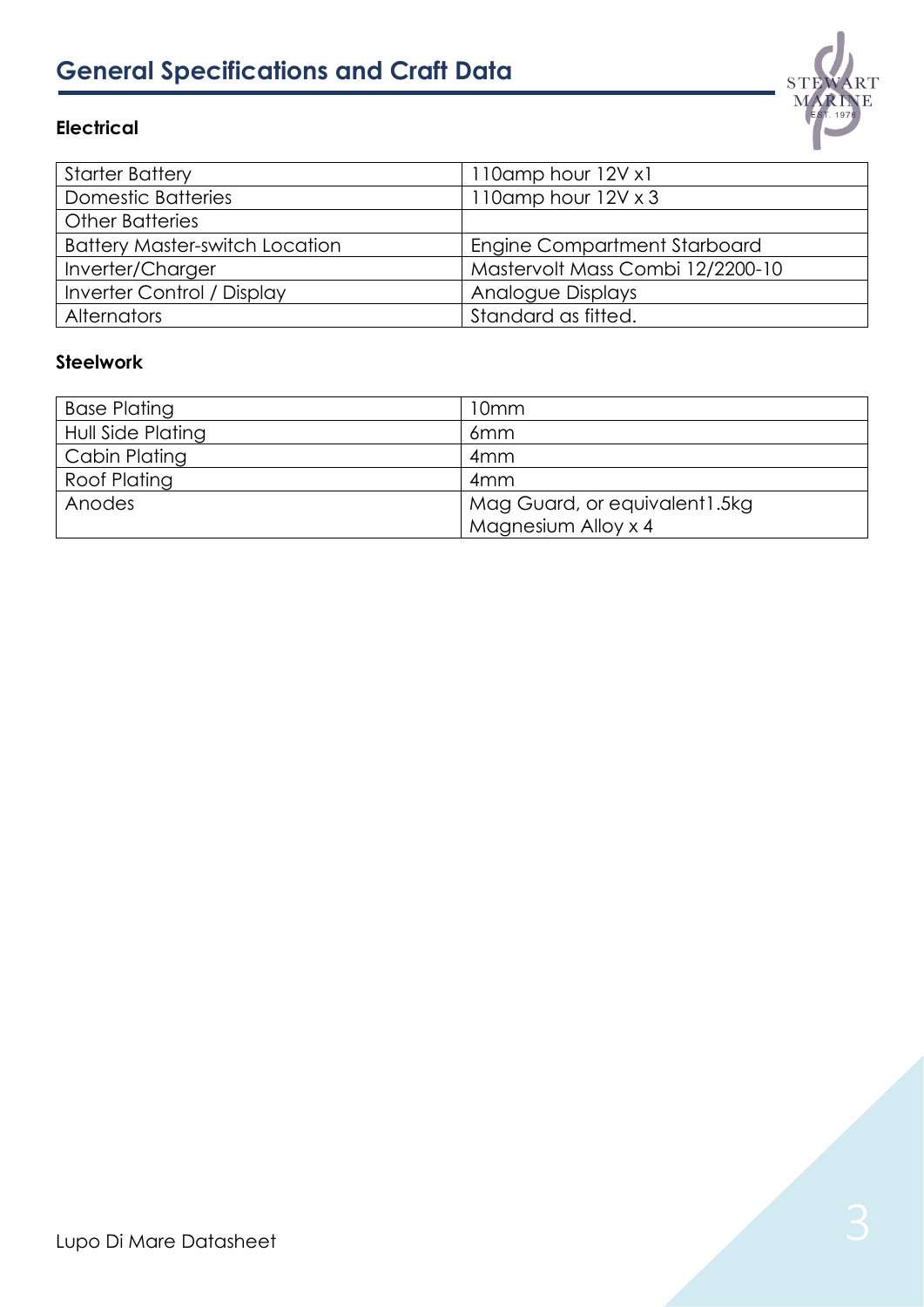# **General Specifications and Craft Data**